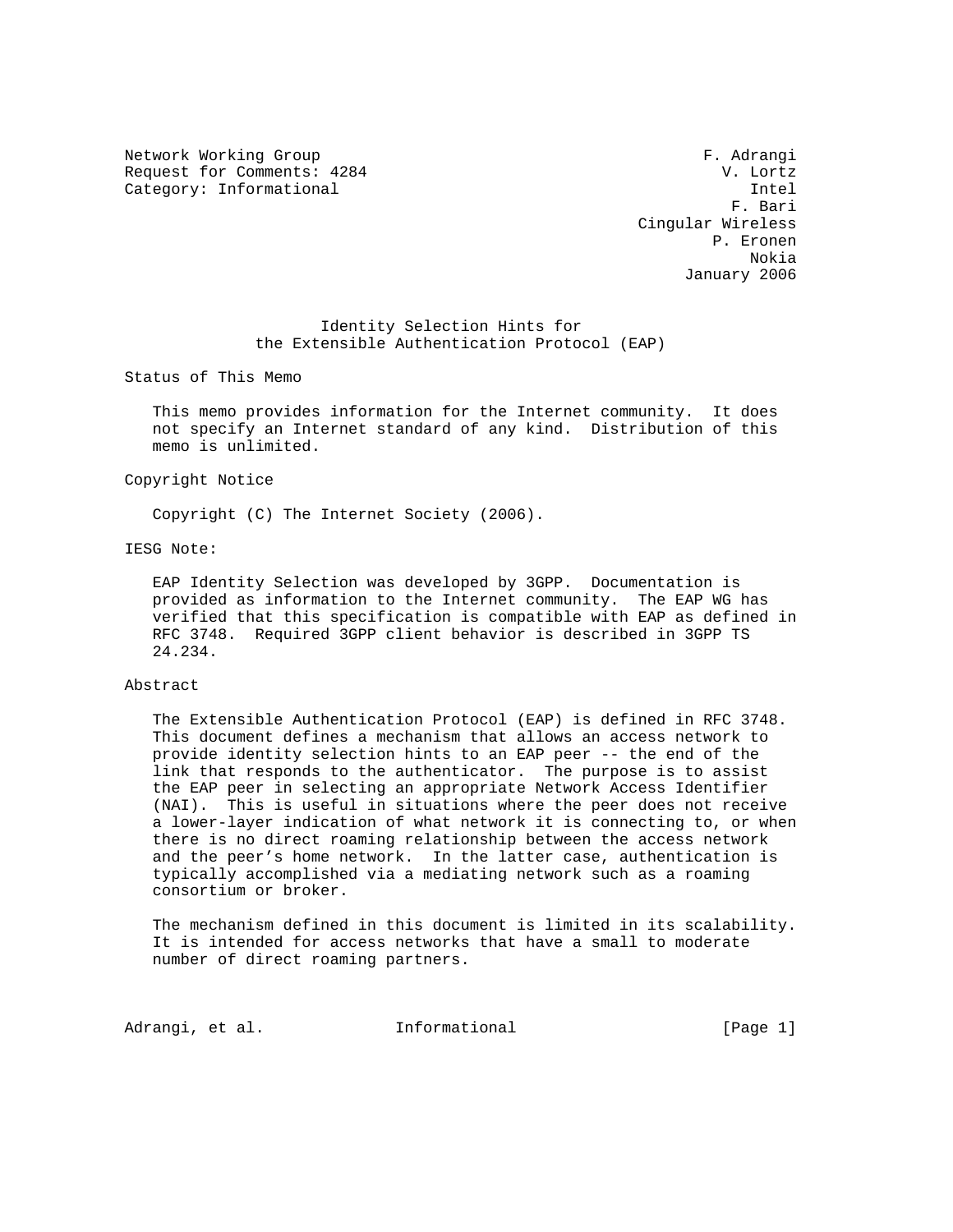Table of Contents

| 1.1. Relationship with Other Specifications 3 |
|-----------------------------------------------|
|                                               |
|                                               |
|                                               |
|                                               |
|                                               |
|                                               |
|                                               |
|                                               |
|                                               |
|                                               |

#### 1. Introduction

 The Extensible Authentication Protocol (EAP) is defined in [RFC3748]. An EAP peer (hereafter, also referred to as the peer) may have multiple credentials. Where the lower layer does not provide an indication of which network it is connecting to, or where its home network may have roaming relationships with several mediating networks, the peer may be uncertain of which Network Access Identifier (NAI) to include in an EAP-Response/Identity.

 This document defines a mechanism that allows the access network to provide an EAP peer with identity selection hints, including information about its roaming relationships. This information is sent to the peer in an EAP-Request/Identity message by appending it after the displayable message and a NUL character.

 This mechanism may assist the peer in selecting a credential and associated NAI, or in formatting the NAI [RFC4282] to facilitate routing of Authentication, Authorization, and Accounting (AAA) messages to the home AAA server. If there are several mediating networks available, the peer can influence which one is used.

 Exactly how the selection is made by the peer depends largely on the peer's local policy and configuration, and is outside the scope of this document. For example, the peer could decide to use one of its other identities, decide to switch to another access network, or attempt to reformat its NAI [RFC4282] to assist in proper AAA routing. The exact client behavior is described by standard bodies using this specification such as 3GPP [TS-24.234].

 Section 2 describes the required behavior of implementations, including the format for identity hints.

Adrangi, et al. **Informational** [Page 2]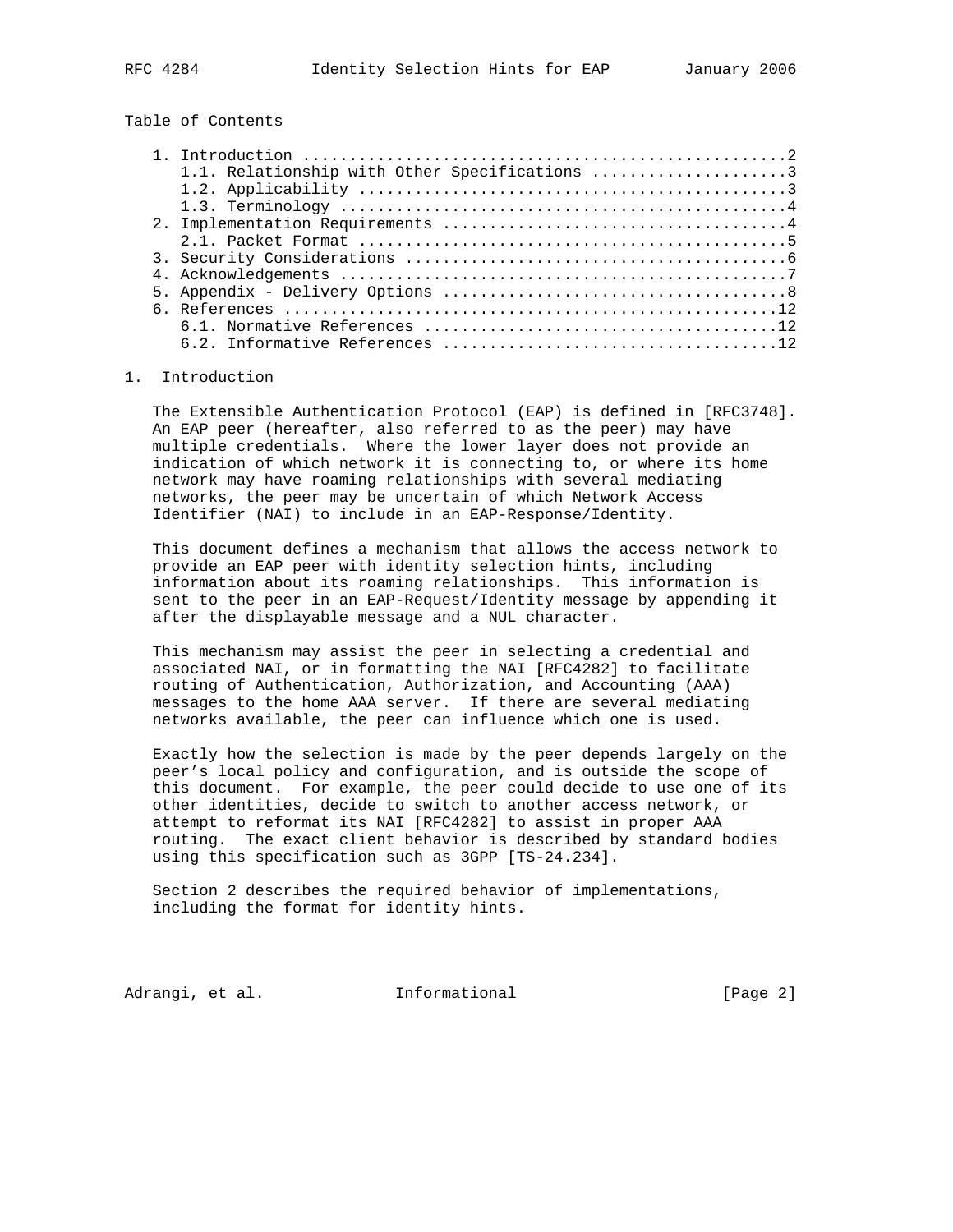#### 1.1. Relationship with Other Specifications

 This document specifies behavior of Remote Authentication Dial-In User Service (RADIUS) proxies that handle EAP messages. This includes the specification of the behavior of proxies in response to an unknown realm within the User-Name(1) attribute of an Access-Request containing one or more EAP-Message attributes. This document, if used in a scenario requiring NAI "decoration" as specified in [RFC4282], assumes a source-routing model for determination of the roaming relationship path, and therefore affects the behavior of RADIUS proxies in roaming situations.

### 1.2. Applicability

 Identity hints are useful in situations where the peer cannot determine which credentials to use, or where there may be multiple alternative routes by which an access network can reach a home network. This can occur when access networks support multiple roaming consortiums but do not have a full list of the home networks reachable through them.

 In such scenarios, identity hints (e.g., a list of roaming partners of the access network) can be provided to enable the EAP peer to influence route selection, using the NAI [RFC4282] to specify the desired source route. The immediate application of the proposed mechanism is in 3GPP systems interworking with WLANs [TS-23.234] and [TS-24.234].

 The number of hints that can be provided by this mechanism is limited by the EAP MTU. For example, assuming 20 octets per hint and an EAP MTU of 1096, a maximum of 50 roaming partners can be advertised. Scaling limitations imposed by the EAP MTU should be taken into account when deploying this solution.

 Since this mechanism relies on information provided in the EAP-Request/Identity packet, it is necessary for the peer to select a point of attachment prior to obtaining identity hints. Where there are multiple points of attachment available, the mechanism defined in this specification does not allow the peer to utilize the identity hints in making a decision about which point of attachment to select. In roaming situations, this can require the peer to try multiple points of attachment before it finds a compatible one, increasing handoff latency.

 This document is related to the general network discovery and selection problem described in [netsel-problem]. The proposed mechanism described in this document solves only a part of the problem in [netsel-problem]. IEEE 802.11 is also looking into more

Adrangi, et al. 10 Informational 10 10 [Page 3]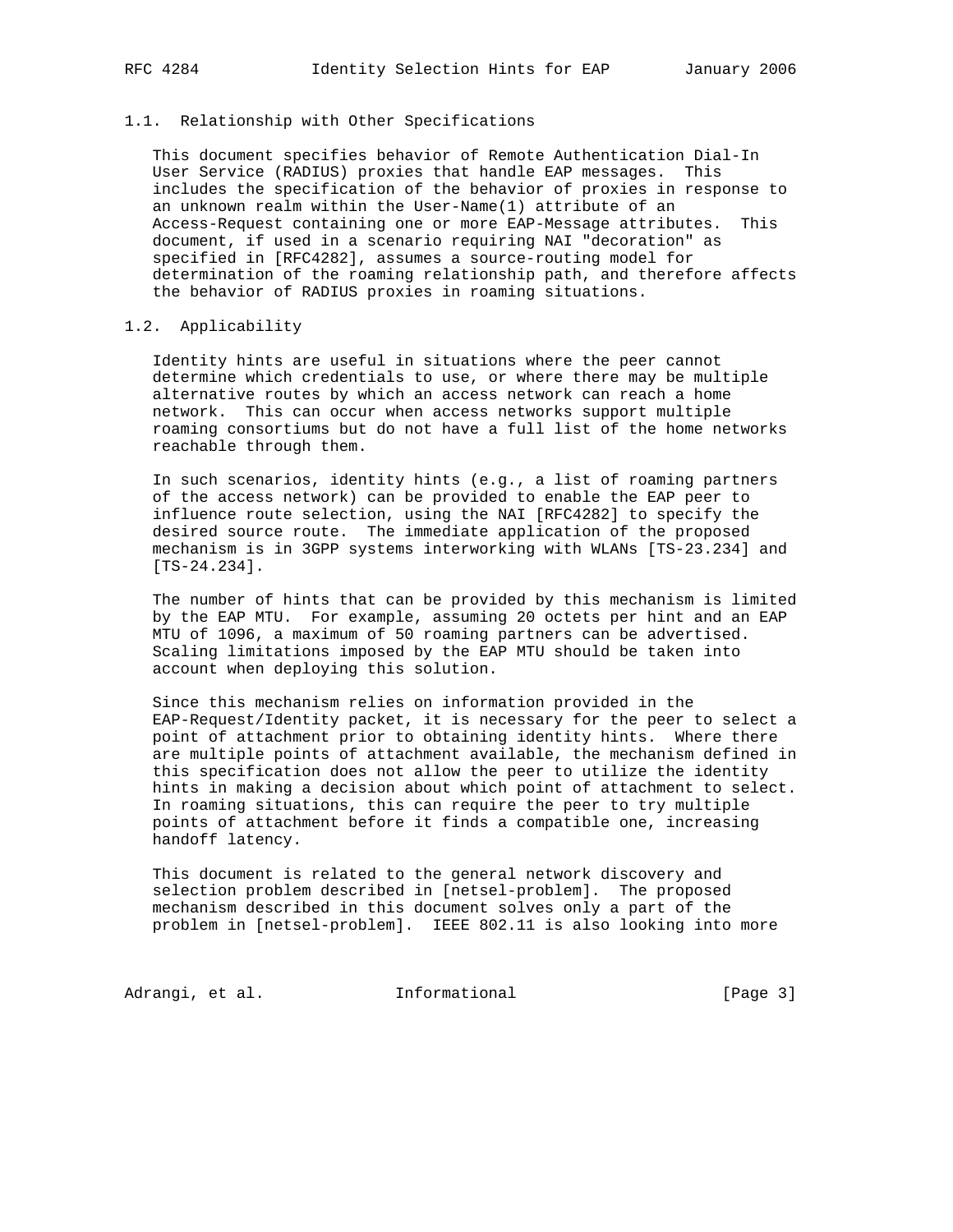comprehensive and long-term solutions for network discovery and selection.

1.3. Terminology

 The key words "MUST", "MUST NOT", "REQUIRED", "SHALL", "SHALL NOT", "SHOULD", "SHOULD NOT", "RECOMMENDED", "MAY", and "OPTIONAL" in this document are to be interpreted as described in [RFC2119].

NAI Network Access Identifier [RFC4282].

 Decorated NAI An NAI specifying a source route. See [RFC4282] Section 2.7 for more information.

NAI Realm Realm portion of an NAI [RFC4282].

2. Implementation Requirements

 The EAP authenticator MAY send an identity hint to the peer in the initial EAP-Request/Identity. If the identity hint is not sent initially (such as when the authenticator does not support this specification), then the EAP peer may select the wrong NAI. If the local AAA proxy does not have a default route configured, then it may find that the User-Name(1) attribute in the request contains a realm for which there is no corresponding route.

As noted in [RFC2607], Section 5.1:

 "Proxies are frequently used to implement policy in roaming situations. Proxies implementing policy MAY reply directly to Access-Requests without forwarding the request. When replying directly to an Access-Request, the proxy MUST reply either with an Access-Reject or an Access-Challenge packet. A proxy MUST NOT reply directly with an Access-Accept."

 Where no route is found, existing AAA proxies will typically send an Access-Reject. However, where the request contains an EAP-Message attribute, AAA proxies implementing this specification should instead reply with a challenge including an identity hint.

 For example, if a RADIUS proxy receives an Access-Request with an EAP-Message attribute and a User-Name(1) attribute containing an unknown realm, it SHOULD reply with an Access-Challenge with an EAP-Message attribute encapsulating an EAP-Request/Identity packet containing an identity hint, rather than an Access-Reject. See "Option 3" in the appendix for the message flow diagram.

Adrangi, et al. **Informational** [Page 4]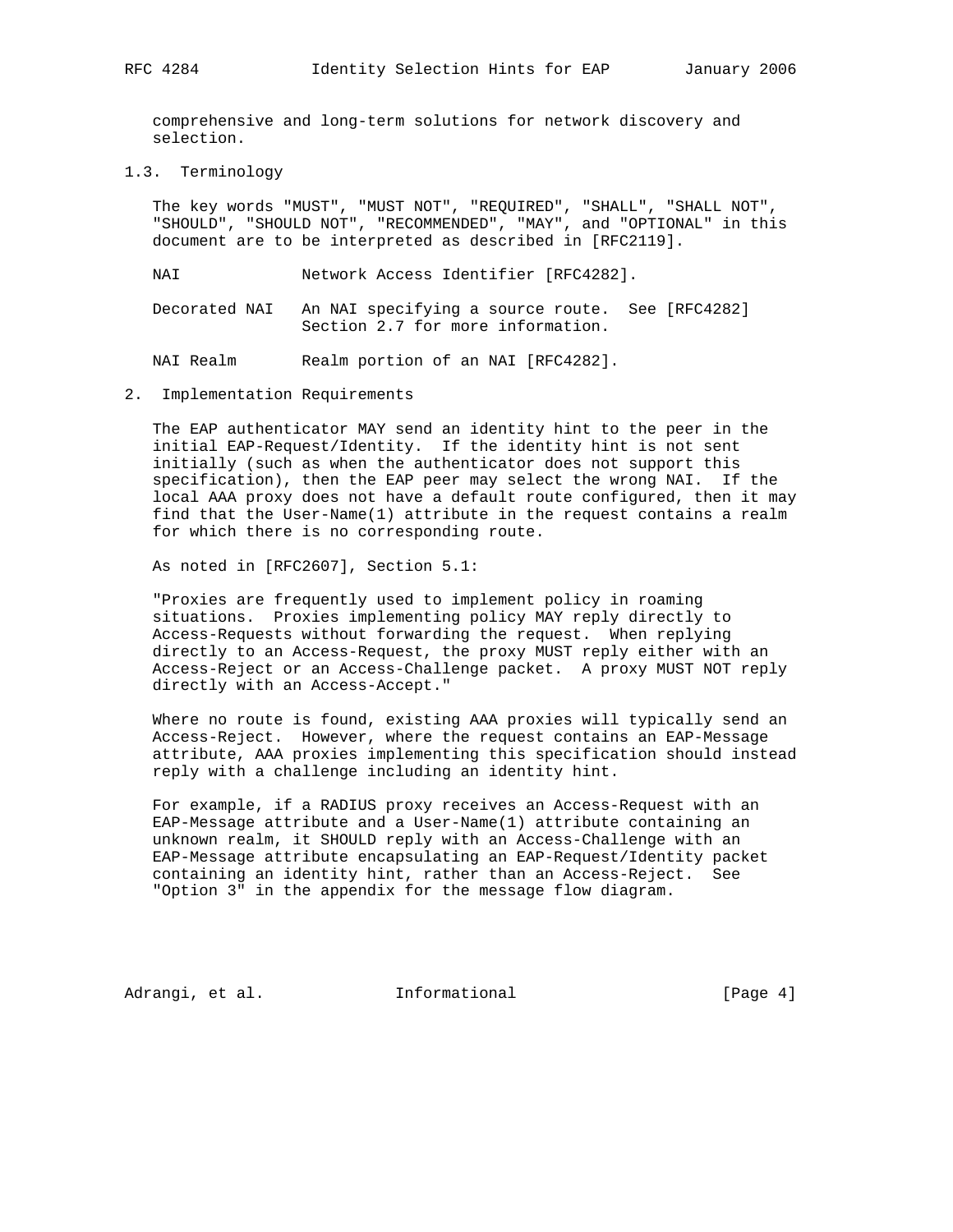If the peer responds with an EAP-Response/Identity containing an unknown realm after the local AAA proxy sends an identity hint, then a local AAA proxy/server implementing this specification MUST eventually send an Access-Reject containing an EAP-Failure. Prior to doing so, it MAY send an Access-Challenge containing an EAP-Notification, in order to provide an explanation for the failure. In order to determine whether an identity hint had been previously sent, the State(24) attribute defined in [RFC2865] can be used.

 As noted in [RFC3748], Section 3.1, the minimum EAP MTU size is 1020 octets. EAP does not support fragmentation of EAP-Request/Identity messages, so the maximum length of the identity hint information is limited by the link MTU.

# 2.1. Packet Format

 The identity hint information is placed after the displayable string and a NUL character in the EAP-Request/Identity. The following ABNF [RFC4234] defines an NAIRealms attribute for presenting the identity hint information. The attribute's value consists of a set of realm names separated by a semicolon.

identity-request-data = [ displayable-string ] %x00 [ Network-Info ]

displayable-string = \*CHAR

| Network-Info<br>Network-Info<br>Network-Info<br>Network-Info | = "NAIRealms=" realm-list<br>$=$ / 1*OCTET ", NAIRealms=" realm-list<br>$=$ / "NAIRealms=" realm-list "," $1*$ OCTET<br>$=$ / 1*OCTET ", NAIRealms=" realm-list ", " 1*OCTET |
|--------------------------------------------------------------|------------------------------------------------------------------------------------------------------------------------------------------------------------------------------|
| realm-list                                                   | $=$ realm /<br>( realm-list ";" realm )                                                                                                                                      |

 The "OCTET" and "CHAR" rules are defined in [RFC4234] and the "realm" rule is defined in [RFC4282].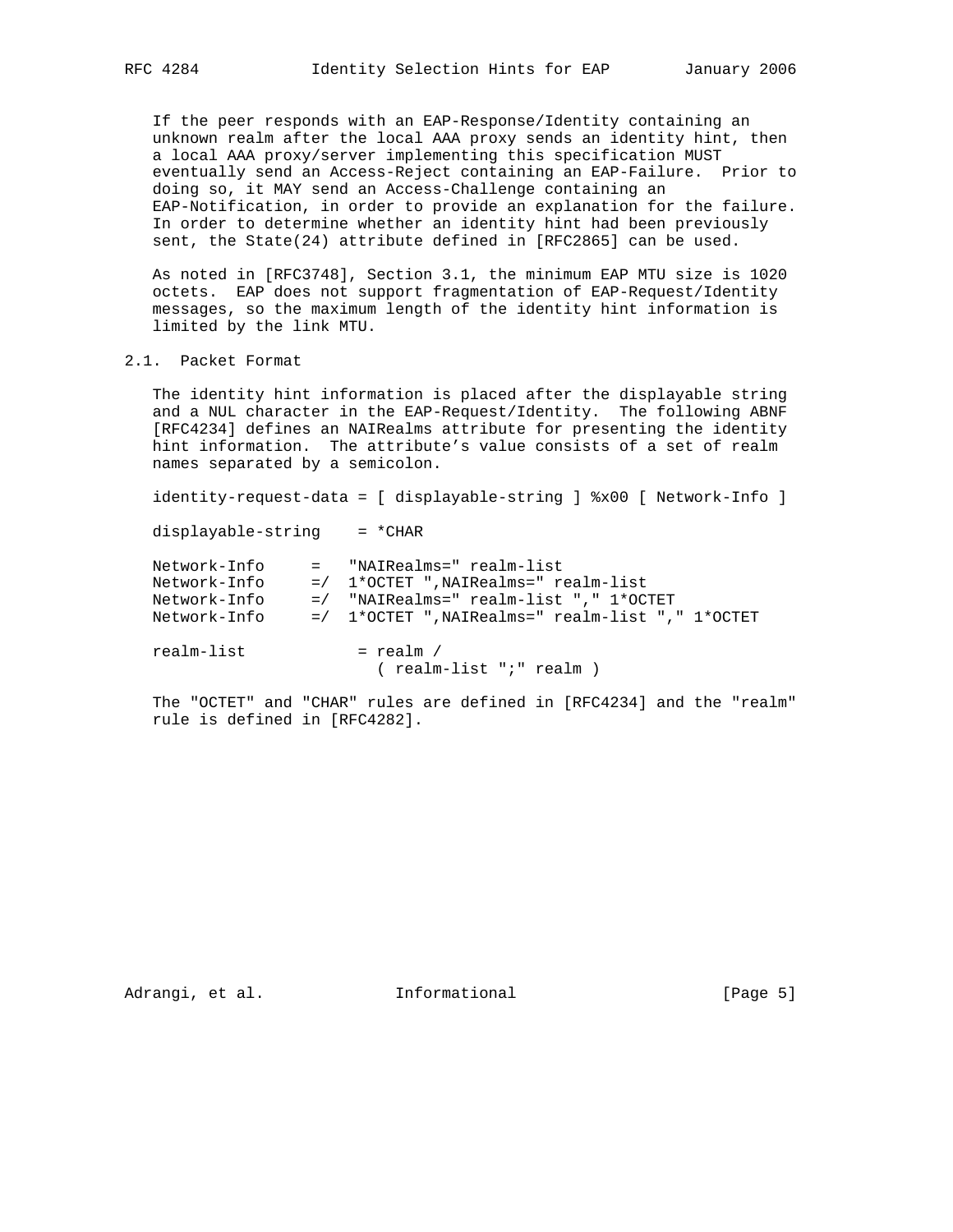A sample hex dump of an EAP-Request/Identity packet is shown below.

01 i Code: Request 00 ; Identifier: 0 ; Length: 63 octets 01 (a)  $\qquad$  ; Type: Identity 48 65 6c 6c 6f 21 00 4e ; "Hello!\0NAIRealms=example.com;mnc014. 41 49 52 65 61 6c 6d 73 ; mcc310.3gppnetwork.org" 3d 65 78 61 6d 70 6c 65 2e 63 6f 6d 3b 6d 6e 63 30 31 34 2e 6d 63 63 33 31 30 2e 33 67 70 70 6e 65 74 77 6f 72 6b 2e 6f 72 67

 The Network-Info can contain an NAIRealms list in addition to proprietary information. The proprietary information can be placed before or after the NAIRealms list. To extract the NAIRealms list, an implementation can either find the "NAIRealms=" immediately after the NUL or seek forward to find ",NAIRealms" somewhere in the string. The realms data ends either at the first "," or at the end of the string, whichever comes first.

3. Security Considerations

 Identity hint information is delivered inside an EAP-Request/Identity before the authentication conversation begins. Therefore, it can be modified by an attacker. The NAIRealms attribute therefore MUST be treated as a hint by the peer. That is, the peer must treat the hint as an unreliable indication

 Unauthenticated hints may result in peers inadvertently revealing additional identities, thus compromising privacy. Since the EAP-Response/Identity is sent in the clear, this vulnerability already exists. This vulnerability can be addressed via method-specific identity exchanges.

 Similarly, in a situation where the peer has multiple identities to choose from, an attacker can use a forged hint to convince the peer to choose an identity bound to a weak EAP method. Requiring the use of strong EAP methods can protect against this. A similar issue already exists with respect to unprotected link-layer advertisements such as 802.11 SSIDs.

 If the identity hint is used to select a mediating network, existing EAP methods may not provide a way for the home AAA server to verify that the mediating network selected by the peer was actually used.

Adrangi, et al. **Informational** [Page 6]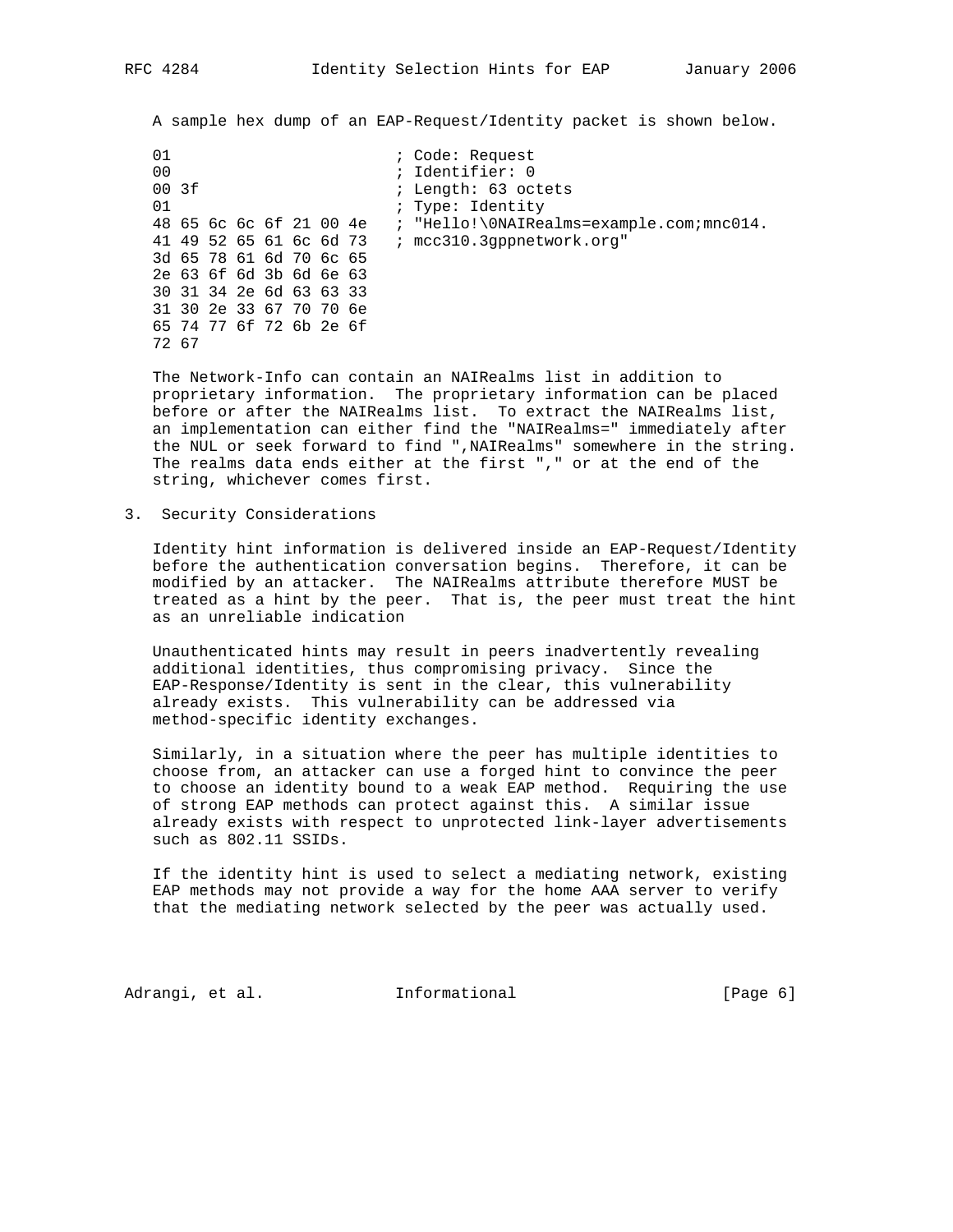Any information revealed either from the network or client sides before authentication has occurred can be seen as a security risk. For instance, revealing the existence of a network that uses a weak authentication method can make it easier for attackers to discover that such a network is accessible. Therefore, the consent of the network being advertised in the hints is required before such hints can be sent.

# 4. Acknowledgements

 The authors would especially like to thank Jari Arkko, Bernard Aboba, and Glen Zorn for their help in scoping the problem, and for reviewing the document in progress and suggesting improvements to it. The authors would also like to acknowledge and thank Adrian Buckley, Blair Bullock, Jose Puthenkulam, Johanna Wild, Joe Salowey, Marco Spini, Simone Ruffino, Mark Grayson, Mark Watson, and Avi Lior for their support, feedback, and guidance during the various stages of this work.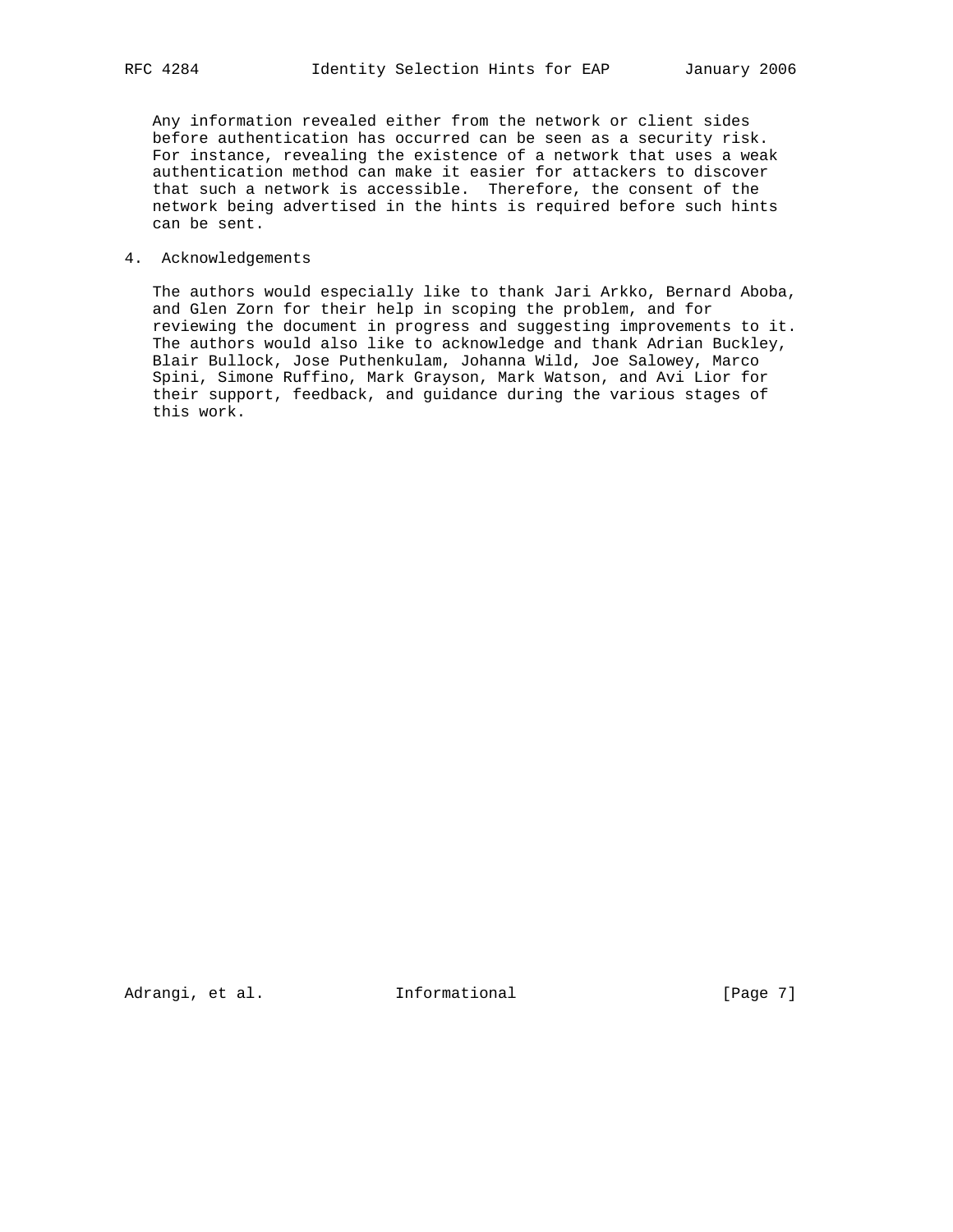# 5. Appendix - Delivery Options

 Although the delivery options are described in the context of IEEE 802.11 access networks, they are also applicable to other access networks that use EAP [RFC3748] for authentication and use the NAI format [RFC4282] for identifying users.

 The options assume that the AAA protocol in use is RADIUS [RFC2865]. However, Diameter [RFC3588] could also be used instead of RADIUS without introducing significant architectural differences.

 The main difference amongst the options is which entity in the access network creates the EAP-Request/Identity. For example, the role of the EAP server may be played by the EAP authenticator (where an initial EAP-Request/Identity is sent with an identity hint) or a RADIUS proxy/server (where the NAIRealm is used for forwarding).

 The RADIUS proxy/server acts only on the RADIUS User-Name(1) attribute and does not have to parse the EAP-Message attribute.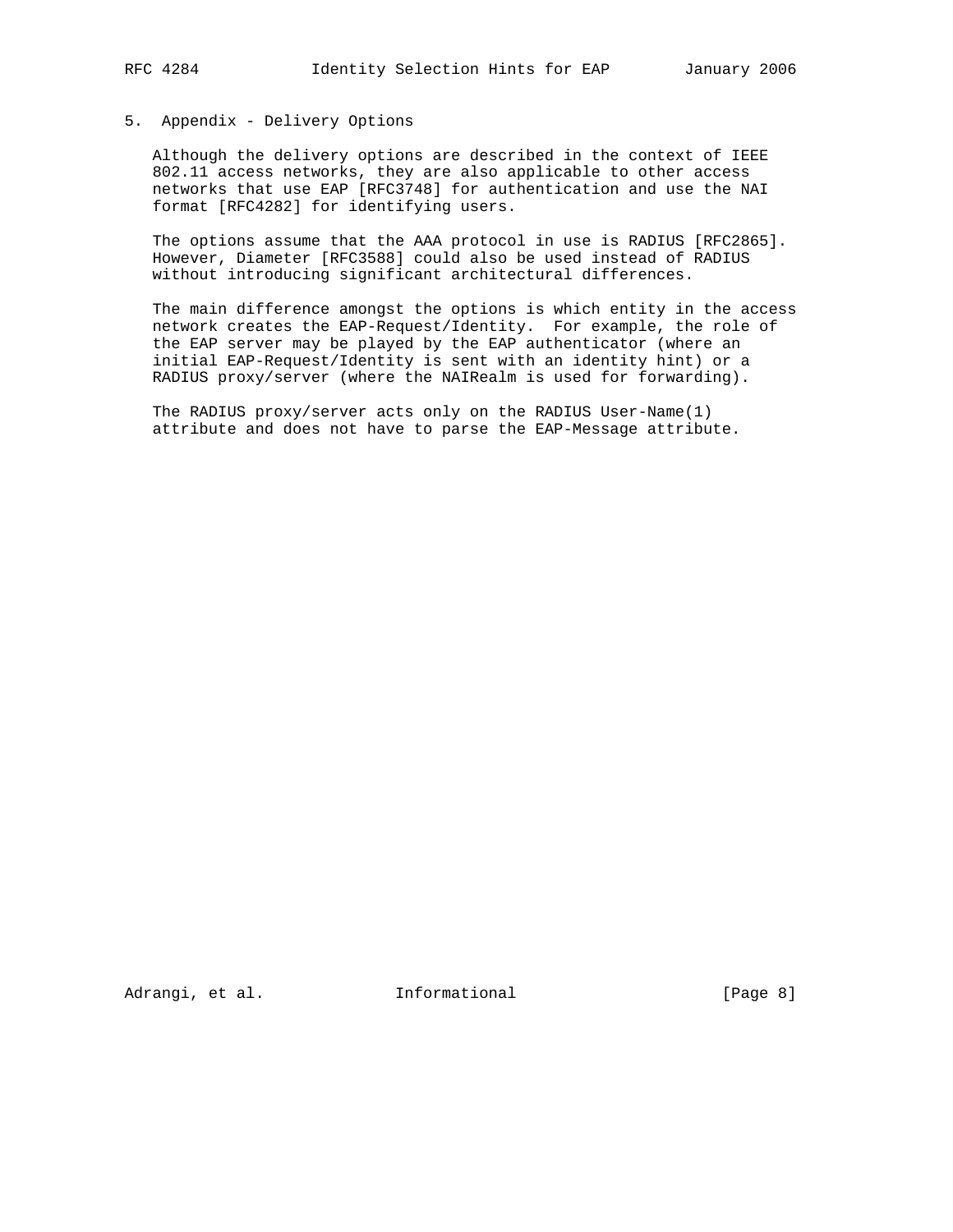Option 1: Initial EAP-Request/Identity from the access point

 In typical IEEE 802.11 wireless LANs, the initial EAP-Request/ Identity is sent by the access point (i.e., EAP authenticator). In the simplest case, the identity hint information is simply included in this request, as shown below.

| EAP                                       | Access Point | local RADIUS                                    |              | home RADIUS                             |  |
|-------------------------------------------|--------------|-------------------------------------------------|--------------|-----------------------------------------|--|
| Peer                                      |              |                                                 | proxy/server | server                                  |  |
| 1. EAP<br>Request/Identity<br>(NAIRealms) |              |                                                 |              |                                         |  |
| 2. EAP<br>Response/Identity               |              |                                                 |              |                                         |  |
|                                           |              | 3. Access-Request<br>(EAP<br>Response/Identity) |              |                                         |  |
|                                           |              |                                                 | (EAP         | 4. Access-Request<br>Response/Identity) |  |
|                                           |              | EAP conversation                                |              |                                         |  |

 Current access points do not support this mechanism, so other options may be preferable. This option can also require configuring the identity hint information in a potentially large number of access points, which may be problematic if the information changes often.

 Option 2: Initial EAP-Request/Identity from the local RADIUS proxy/ server

 This is similar to Option 1, but the initial EAP-Request/Identity is created by the local RADIUS proxy/server instead of the access point. Once a peer associates with an access network AP using IEEE 802.11 procedures, the AP sends an EAP-Start message [RFC3579] within a RADIUS Access-Request. The access network RADIUS server can then send the EAP-Request/Identity containing the identity hint information.

Adrangi, et al. Informational [Page 9]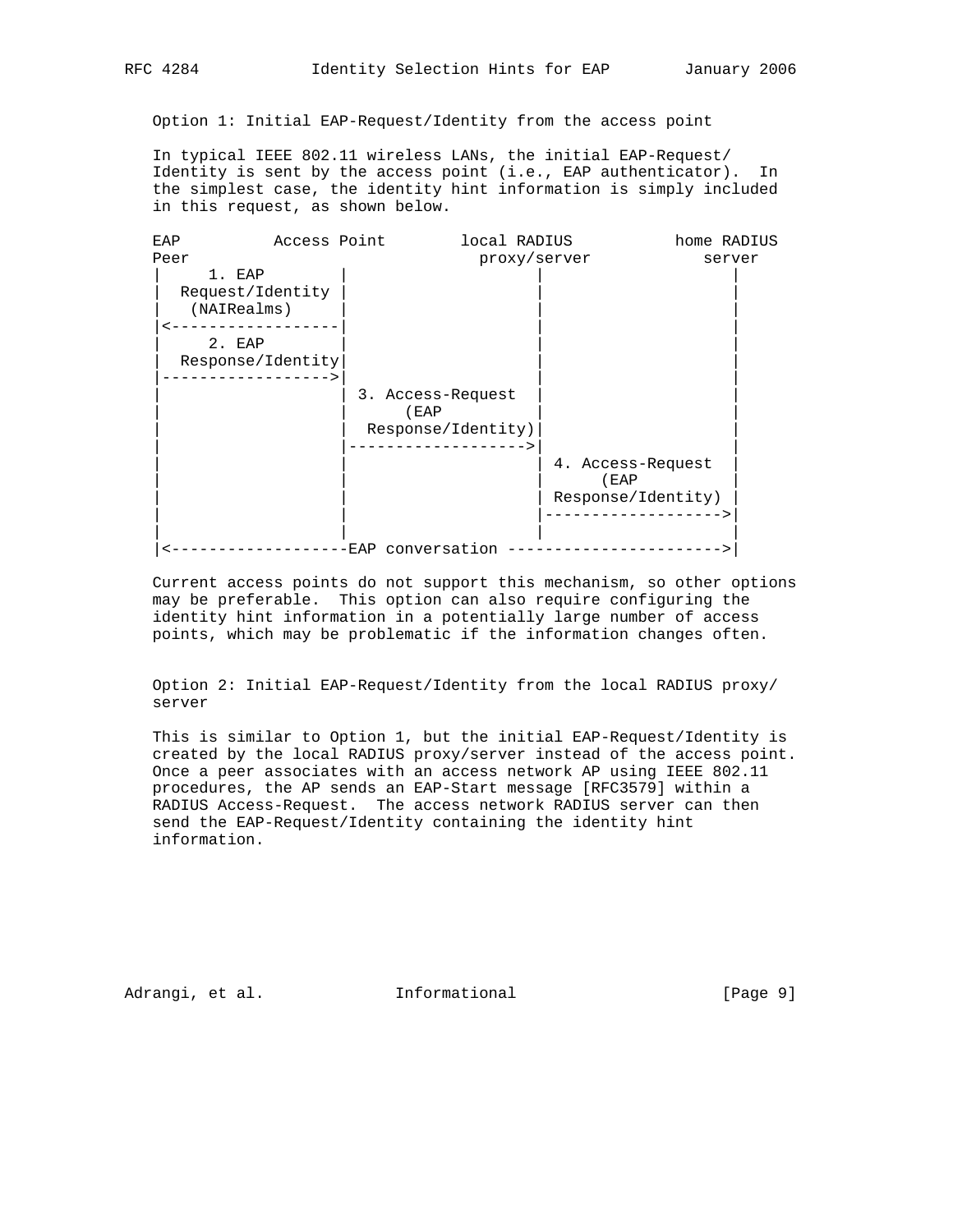| EAP                                                            | Access Point |                                                                                          | local RADIUS |                                                                          | home RADIUS |
|----------------------------------------------------------------|--------------|------------------------------------------------------------------------------------------|--------------|--------------------------------------------------------------------------|-------------|
| Peer                                                           |              |                                                                                          | proxy/server |                                                                          | server      |
|                                                                |              | 1. Access-Request<br>$(ED-Start)$                                                        |              |                                                                          |             |
|                                                                |              | -----------------><br>2. Access-Challenge<br>(EAP<br>Request/Identity<br>with NAIRealms) |              |                                                                          |             |
|                                                                |              | -------------------                                                                      |              |                                                                          |             |
| 3. EAP<br>Request/Identity<br>(NAIRealms)<br>_________________ |              |                                                                                          |              |                                                                          |             |
| 4. EAP<br>Response/Identity<br>-----------------               |              |                                                                                          |              |                                                                          |             |
|                                                                |              | 5. Access-Request<br>( EAP)                                                              |              |                                                                          |             |
|                                                                |              | Response/Identity)                                                                       |              |                                                                          |             |
|                                                                |              | ------------------>                                                                      |              | 6. Access-Request<br>(EAP<br>Response/Identity)<br>--------------------> |             |
|                                                                |              |                                                                                          |              | EAP conversation ----------------------->                                |             |

 This option can work with current access points if they support the EAP-Start message.

 Option 3: Subsequent EAP-Request/Identity from local RADIUS proxy/ server

 In the third option, the access point sends the initial EAP-Request/ Identity without any hint information. The peer then responds with an EAP-Response/Identity, which is forwarded to the local RADIUS proxy/server. If the RADIUS proxy/server cannot route the message based on the identity provided by the peer, it sends a second EAP-Request/Identity containing the identity hint information.

Adrangi, et al. 10 Informational 10 [Page 10]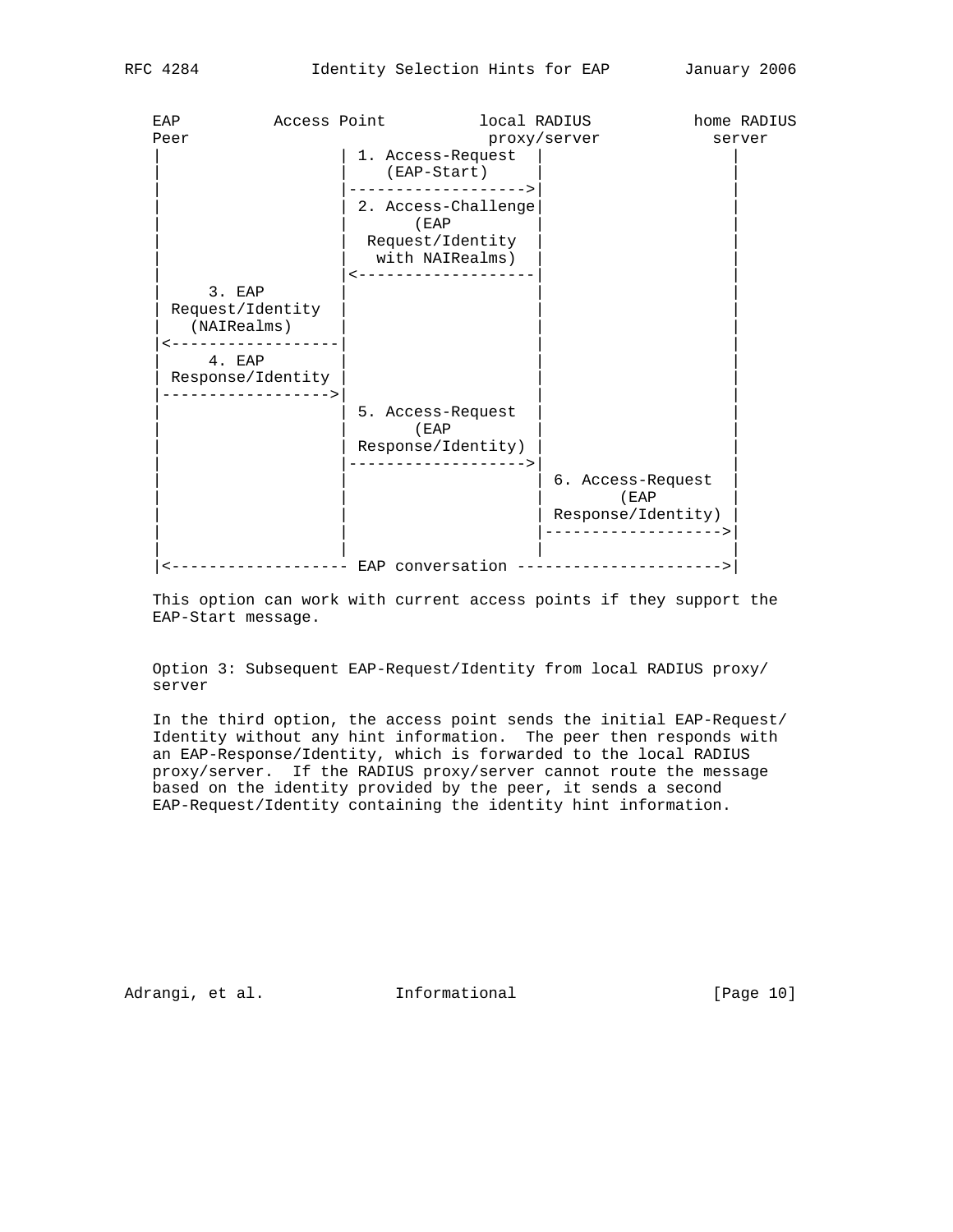| EAP<br>Peer                                                                    | Access Point |                                                   | local RADIUS<br>proxy/server         |                                                                        | home RADIUS<br>server |
|--------------------------------------------------------------------------------|--------------|---------------------------------------------------|--------------------------------------|------------------------------------------------------------------------|-----------------------|
| 1. EAP<br>Request/Identity<br>$(w/\circ$ NAIRealms)<br>-------------<br>2. EAP |              |                                                   |                                      |                                                                        |                       |
| Response/Identity<br>----------------->                                        |              |                                                   |                                      |                                                                        |                       |
|                                                                                |              | 3. Access-Request<br>(EAP<br>Response/Identity)   | ------------------>                  |                                                                        |                       |
|                                                                                |              | (EAP<br>Request/Identity<br>with NAIRealms)       | 4. Access-Challenge                  |                                                                        |                       |
| 5. EAP<br>Request/Identity<br>(NAIRealms)<br>------------------                |              | -------------------                               |                                      |                                                                        |                       |
| 6. EAP<br>Response/Identity<br>---------------->                               |              |                                                   |                                      |                                                                        |                       |
|                                                                                |              | 7. Access-Request<br>( EAP)<br>Response/Identity) | -------------------->                |                                                                        |                       |
| =====================Failure due to unknown realm=============                 |              |                                                   |                                      |                                                                        |                       |
|                                                                                |              | 7a. Access-Reject                                 | (EAP-Failure)<br>------------------- |                                                                        |                       |
| 7b. EAP<br>Failure<br>----------------                                         |              |                                                   |                                      |                                                                        |                       |
|                                                                                |              |                                                   |                                      | 8. Access-Request<br>(EAP<br>Response/Identity)<br>------------------> |                       |
|                                                                                |              |                                                   |                                      | ------------------- EAP conversation --------------------->            |                       |

Adrangi, et al. 10 Informational 1999 [Page 11]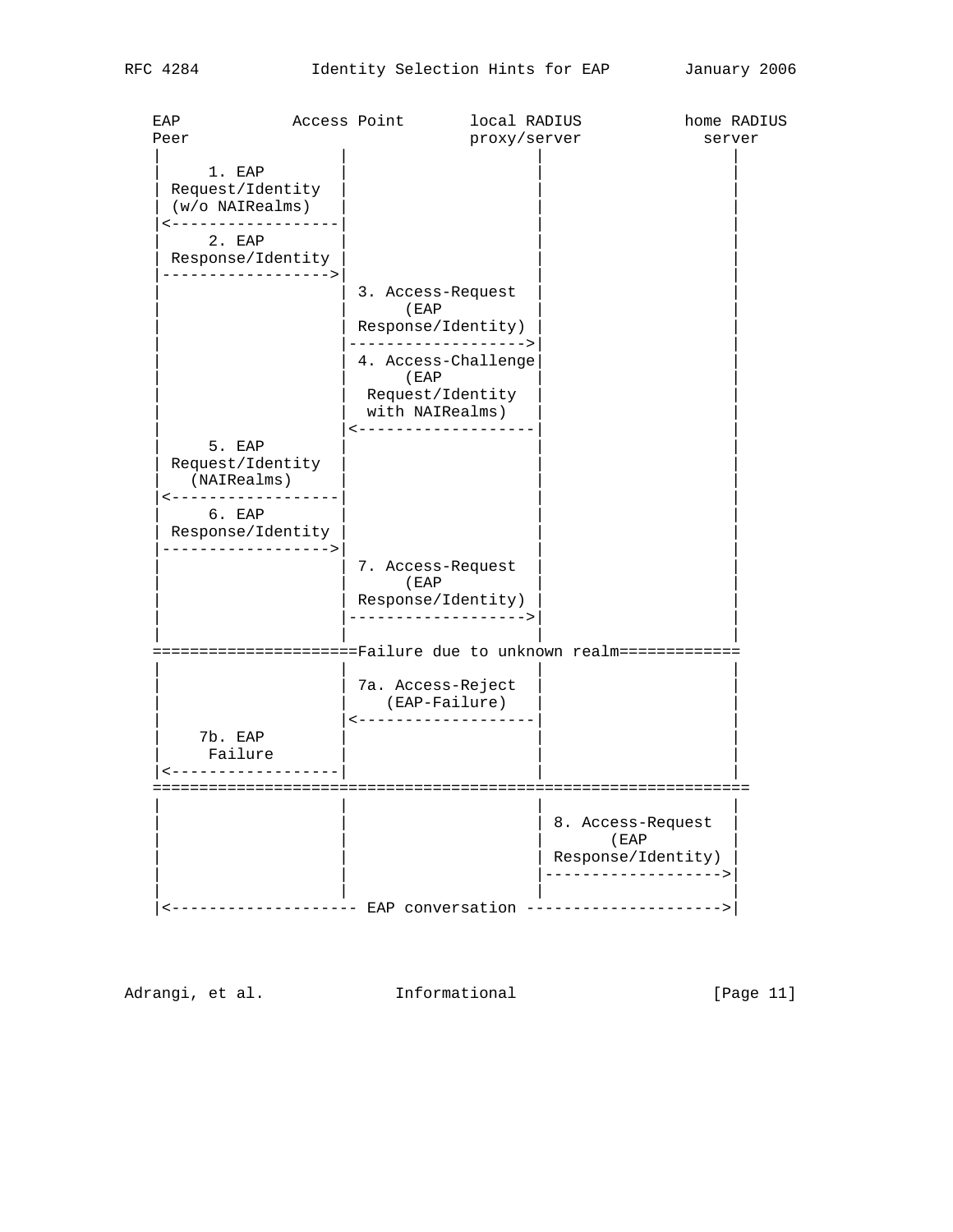This option does not require changes to existing NASes, so it may be preferable in many environments.

- 6. References
- 6.1. Normative References
	- [RFC4282] Aboba, B., Beadles, M., Arkko, J., and P. Eronen, "The Network Access Identifier", RFC 4282, December 2005.
	- [RFC3748] Aboba, B., Blunk, L., Vollbrecht, J., Carlson, J., and H. Levkowetz, "Extensible Authentication Protocol (EAP)", RFC 3748, June 2004.
	- [RFC2119] Bradner, S., "Key words for use in RFCs to Indicate Requirement Levels", BCP 14, RFC 2119, March 1997.
	- [RFC4234] Crocker, D. and P. Overell, "Augmented BNF for Syntax Specifications: ABNF", RFC 4234, October 2005.
	- [RFC2607] Aboba, B. and J. Vollbrecht, "Proxy Chaining and Policy Implementation in Roaming", RFC 2607, June 1999.
- 6.2. Informative References
	- [RFC3579] Aboba, B. and P. Calhoun, "RADIUS (Remote Authentication Dial In User Service) Support For Extensible Authentication Protocol (EAP)", RFC 3579, September 2003.
	- [netsel-problem] Arkko, J. and B. Aboba, "Network Discovery and Selection Problem", Work in Progress, October 2005.
	- [TS-23.234] 3GPP TS 23.234 V6.6.0, "3GPP System to Wireless Local Area Network (WLAN) interworking; System description (Release 6)", September 2005.
	- [TS-24.234] 3GPP TS 24.234 V6.4.0, "3GPP System to Wireless Local Area Network (WLAN) interworking; User Equipment (UE) to network protocols; Stage 3 (Release 6)", September 2005.
	- [RFC3588] Calhoun, P., Loughney, J., Guttman, E., Zorn, G., and J. Arkko, "Diameter Base Protocol", RFC 3588, September 2003.

Adrangi, et al. **Informational** [Page 12]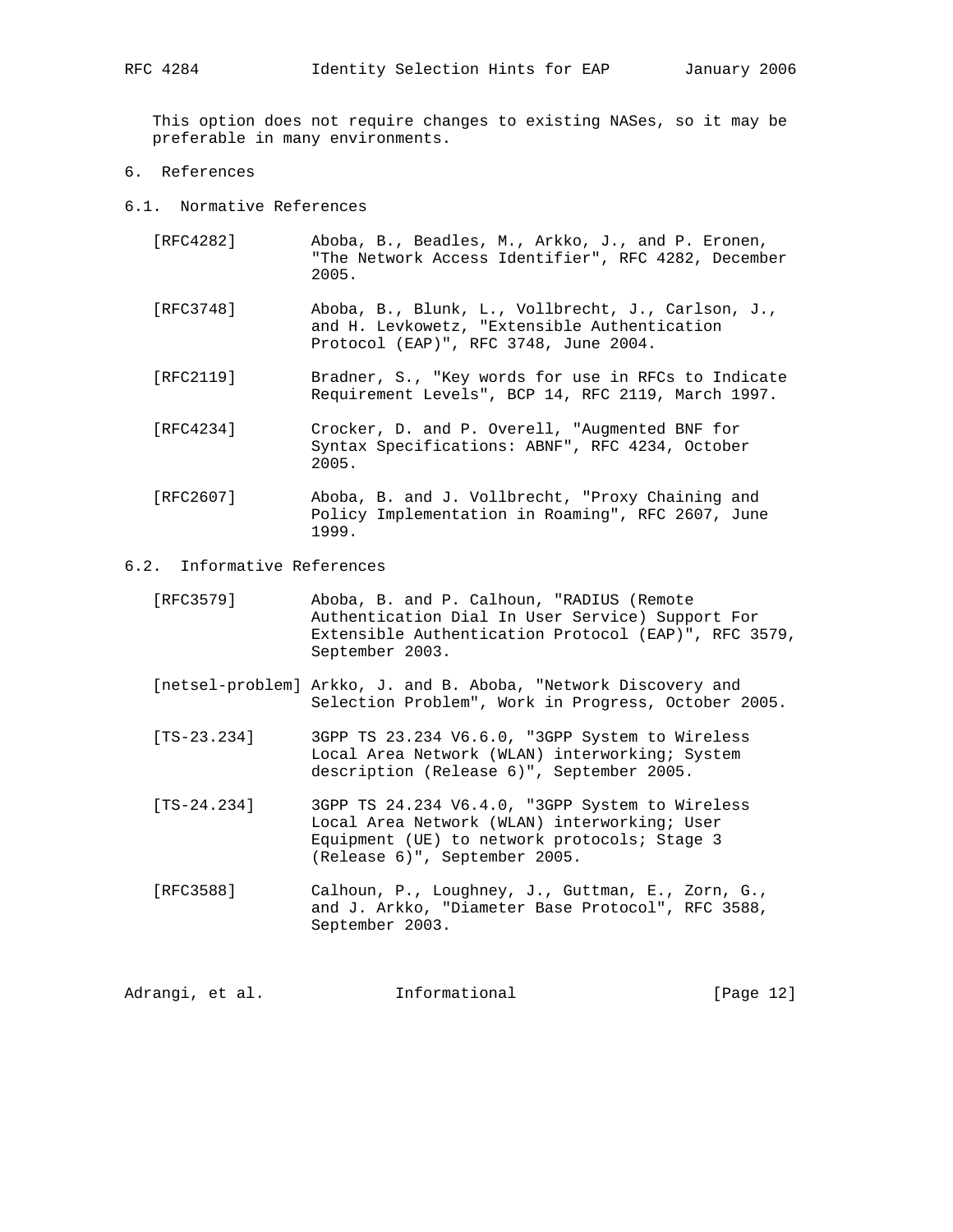[RFC2865] Rigney, C., Willens, S., Rubens, A., and W. Simpson, "Remote Authentication Dial In User Service (RADIUS)", RFC 2865, June 2000. Authors' Addresses Farid Adrangi Intel Corporation 2111 N.E. 25th Avenue Hillsboro, OR 97124 USA Phone: +1 503-712-1791 EMail: farid.adrangi@intel.com Victor Lortz Intel Corporation 2111 N.E. 25th Avenue Hillsboro, OR 97124 USA Phone: +1 503-264-3253 EMail: victor.lortz@intel.com Farooq Bari Cingular Wireless 7277 164th Avenue N.E. Redmond, WA 98052 USA Phone: +1 425-580-5526 EMail: farooq.bari@cingular.com Pasi Eronen Nokia Research Center P.O. Box 407 FIN-00045 Nokia Group Finland EMail: pasi.eronen@nokia.com

RFC 4284 Identity Selection Hints for EAP January 2006

Adrangi, et al. 1nformational 1999 [Page 13]